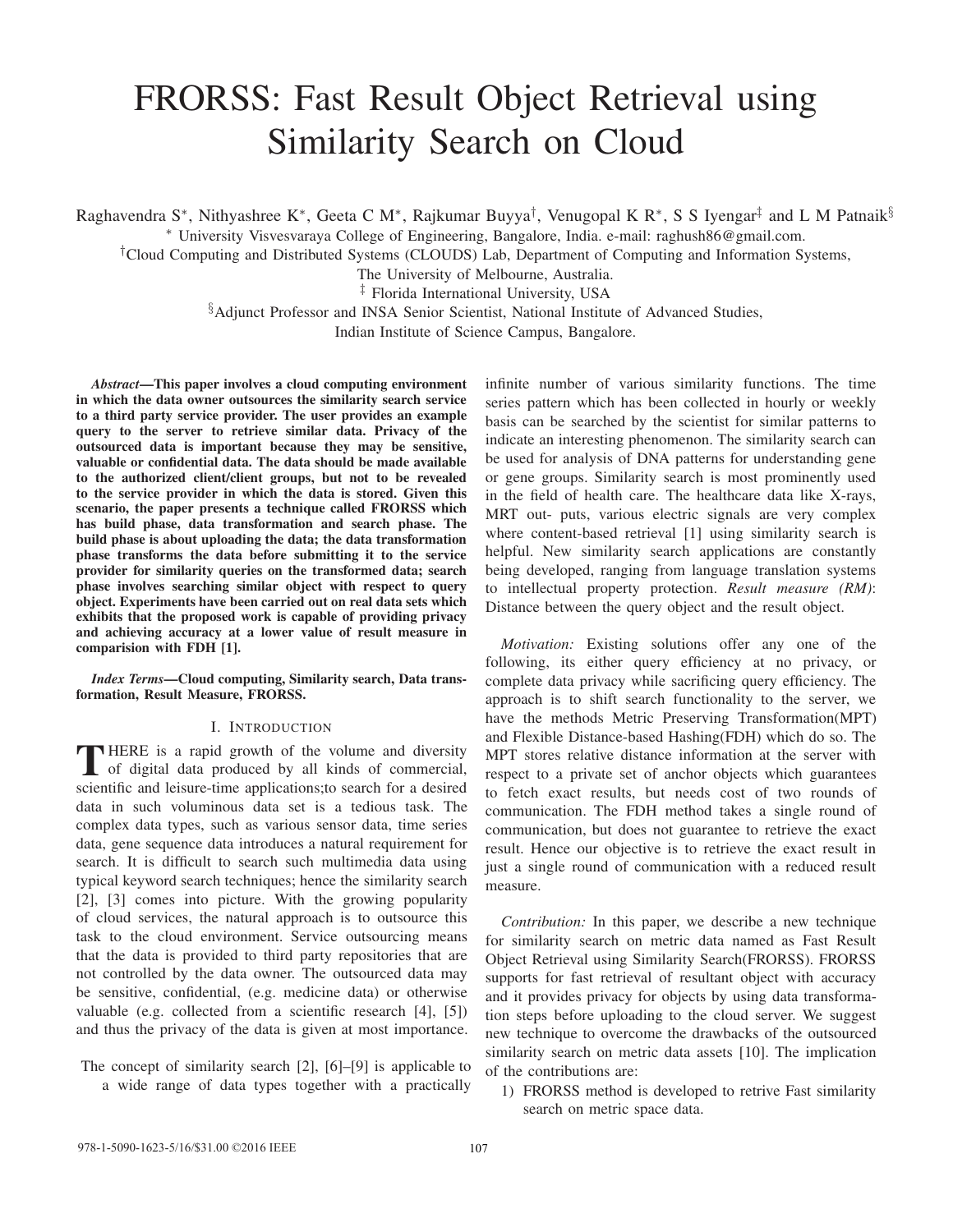- 2) FRORSS algorithm reduces result measure and increases accuracy.
- 3) The experiment is demonstrated on real time data set(YEAST [4]).

*Organisation:* The rest of the paper is organized in the following manner; We describe the Related work in Section 2 which gives the pros and cons of similarity search. Background is described in Section 3 which lists some of the existing method for deriving the results from the server. Problem statement and System model describes the working of the system and gives the details about the design goals these are discussed in Section 4. Proposed work describing the implementation of data transformation, build and the search phase is in Section 5.Performance evaluation results are listed in Section 6. Section 7 is discussion about the concept. Conclusions are presented in Section 8.

# II. RELATED WORKS

We have listed out various work related to similarity search on cloud environment, along with their advantages and diadvantages.

The techniques present in [1], [10]–[12] helps in accomplishing the similarity search over encrypted data and helps in search process to happen while preserving the data privacy. Yiu et al., [10] present methods which transform data, only upon the transformed data similarity queries can be presented to the service provider. FDH (Flexlible Distance Based Hashing) shift the search functionality to the server with a single round of communication, but do not assure of providing accurate result. Kuzu et al., [11] uses LSH for fast similarity search which is tolerant to typographical errors. Zhu et al., [12] also uses the LSH to do similarity search on images. Biolin et al., [1] does a dynamic similarity search using content based retrieval. This ability to search dynamically was helpful in medical industry to retrieve lung images.

Consider [13]–[15] various parameters to do similarity search over encrypted cloud, similarity search based on distances and metric spaces respectively. Xia et al., [13] returns files which are semantically related to the keyword but need to protect semantic information from the files. Hjaltason et al., [14] use M-tree to have a fast similarity search , but suitable only when we have a lage amount data. Amato et al., [15] use inverted files to obtain similarity search . This can be applied to any application which works on any such paradigm and can be modelled using metric space.

Two important concepts in [16], [17] help in carring out similarity search on metric space . Ciaceia et al., [16] proposed M-tree to organize and search large data sets from generic metric space. They perform well in high dimensional space and are more efficient than  $R^*$  tree . Jang et al., [18] offer a spatial data base encryption scheme that produce a transformed data base by using network distance among POIs (point of intrest). Hence reduces the search range.

# III. BACKGROUND

#### *A. Encrypted Hierarchical Index*

It is a hierarchical indexing structure which is built on the Metric Space(MS) object data set; these nodes are encrypted using a symmetric key algorithm and address of the root node is made public. *Mindistance* and *maxdistance* functions are used for the data transformation which makes the algorithm secure. The search service is at the client side. The client request for nodes, decrypts them and applies the search function on these nodes; a new set of nodes are requested again from the server until the required result is found. There exists a considerable traffic between the server and the client due to multiple communication round trips; a reason for increased communication cost. There is an additional overhead on the client due to the search procedure which takes place on its side. The method suffers from relatively very low search efficiency.

# *B. Metric Preserving Transformation (MPT):*

Metric Preserving Transformation makes use of an orderpreserving encryption( $OPE$ ). The function  $f : RR$  is said to be order-preserving iff  $x > yf(x) > f(y)$ . A set of anchor objects A are selected from the data set P;where each object is assigned an anchor object A*i*. The distance is computed for objects with respect to anchor objects. An OPE is applied on these distances and then uploaded to the server. The application of OPE serves as the transformation function. MPT needs two round trip communications during the query phase. The method is sufficiently secure but not well suited for dynamically changing data.

#### *C. Flexible Distance-based Hashing*

In the build phase, a set of n anchor objects is chosen and each anchor  $a_i$  is assigned a range  $r_i$ . Then, for every object o a bitmap of length *n* is created; the *i* th bit of this bitmap equals to zero if  $d(a_i, o) \leq r_i$ , otherwise it equals to 1. The objects are encrypted and are stored on the server along with their bitmap representation. Here bitmap is used as the data transformation function. Here the client is given the liberty to select and vary the  $\theta$  value; the server returns  $\theta$  number of objects that are closest to the bit map representation of the query. This approach accomplishes the best communication cost because of the very compact bit map representation; only drawback being it innately supports only approximate search queries.

#### IV. PROBLEM STATEMENT AND SYSTEM MODEL

Nearest neighbour search and Range queries are key subclasses of similarity search. Similarity Search is mostly performed on the complex objects like the metric space objects.The previous methods used multiple communication rounds to get the result,hence we work on reducing the communication round to as low as 1.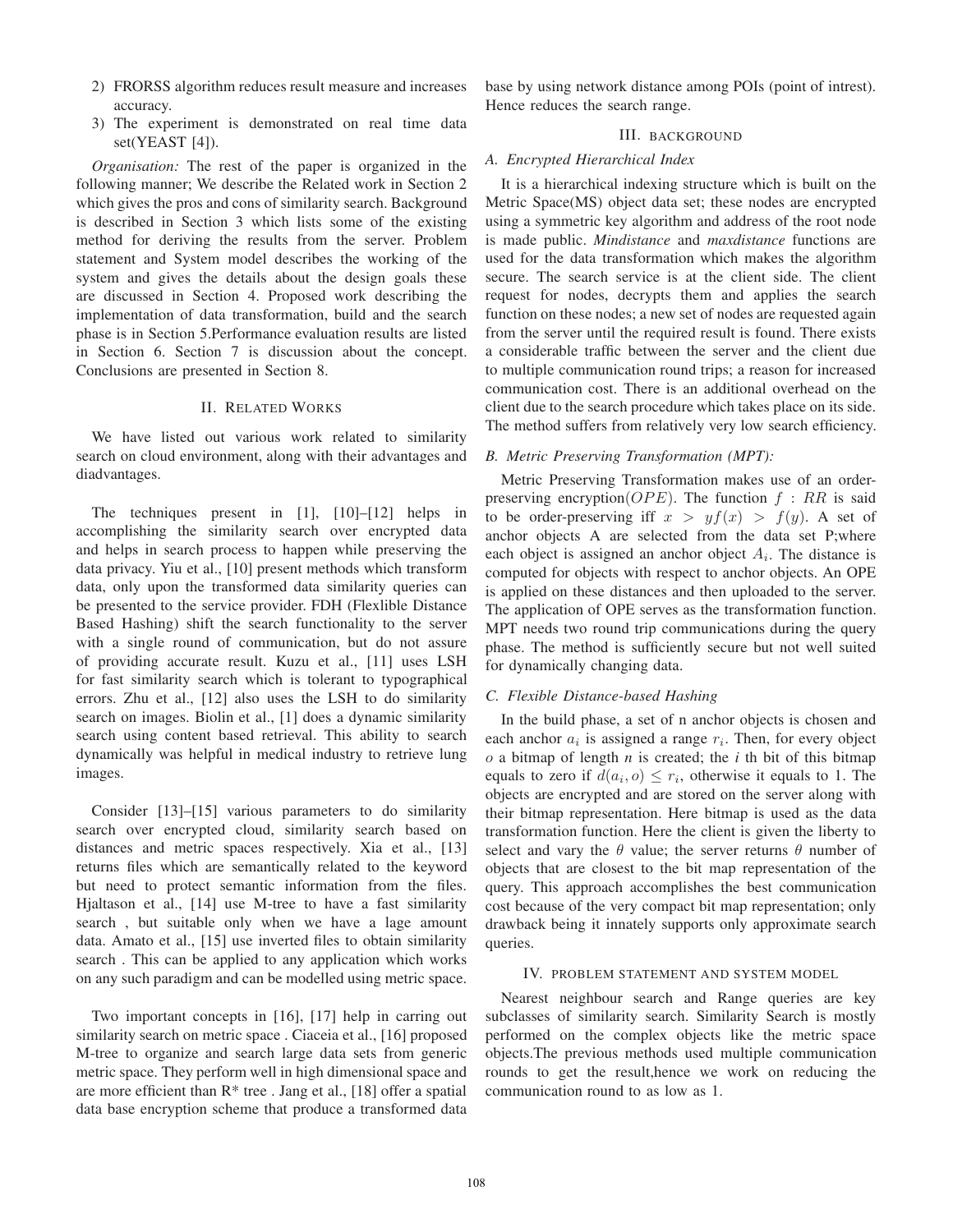Objectives:

- 1) The data owner allows only authorized clients to run search queries on a third party cloud server and get results from it.
- 2) To avoid the overhead on the client side, the search should be performed on the server side.
- 3) Data on the server should be stored in a secure way.

# *A. System Model*

The system model has 3 elements as shown in Figure 1: *data owner*, *client* and *server*. Data owner desires that the data be made available to the authorized clients, but to do so he has to host his data on the server which he does not trust. Hence the data owner encrypts the data and uploads to the server. He applies a standard encryption method (symmetric key encryption algorithm e.g., AES) on the data set of original objects; this results in encrypted objects. These encrypted objects along with their *Ids* are uploaded to the server and stored in a relational table (or in the file system). The original objects are subjected to two steps of data transformation DT1 and DT2; the values obtained during the second step of transformation are sent to the server to be indexed. This step is necessary to maintain privacy of the objects uploaded. The original data objects can be anything such as time series, graphs, strings, medical data, and scientific data. Search service is outsourced by the data owner to the server. Data owner shares a secret key with his clients. The clients having the secret key are authorized to use the search service. The client issues a query and must have the key as a proof of its authorization to the server. The server processes the query and returns the similarity result to the client.



Figure 1. System Architecture

# V. PROPOSED WORK

There are three phases in FRORSS technique:

# *A. Data transformation:*

The original objects are transformed and then uploaded to the server. Transformation is important in the aspect of security; objects which are transformed and indexed on the server are having less chances of being understood by the third party like the server or the attackers. The prime concern of the data owner is the privacy of the data kept on these servers and

Table I **NOTATIONS** 

| Symbols          | Definition                                            |
|------------------|-------------------------------------------------------|
|                  |                                                       |
| $\boldsymbol{P}$ | Data set (set of original objects.                    |
| P'               | Set of transformed objects.                           |
| $p_i$            | Any object in the data set.                           |
| $p_i$            | Transformed object.                                   |
| p.id             | <i>id</i> of the object <i>p</i> .                    |
| CK               | Encryption key.                                       |
| ECR(x,CK)        | Encrypting $x$ using CK.                              |
| DCR(y, CK)       | Decrypting $y$ using CK.                              |
| $dist_e(a,b)$    | Euclidean distance.                                   |
| $dist_o(a, b)$   | Object distance.                                      |
| Ĥ                | Integer value used in query phase.                    |
| $do_i$           | $i^{th}$ distance object, $i = 1$ to n.               |
| $dist_i$         | $i^{th}$ distance from the anchor object, where $i =$ |
| 1 to $n$ .       |                                                       |
| $E_{0i}$         | $i^{th}$ encrypted object, $i = 1$ to n.              |
| gdist            | distance of the query object from the anchor          |
| object.          |                                                       |

# **Algorithm 1:** FRORSS algorithm

#### **Build Phase**

| input | : set of original objects                                |  |
|-------|----------------------------------------------------------|--|
|       | <b>output</b> : distance for each object in the data set |  |
|       | with respect to anchor object                            |  |

**Function**: Build  $(P, CK)$ 

- 1) Choose an object randomly from the data set P as an anchor object;
- 2) For each object  $p_i$  upto  $p_n$  where  $p_i \in P$  and  $p_i! = Anchor$  object  $A_o$  do;
- 3) Compute the  $dist_e(A_o, p_i)$ ; Compute the  $dist_o$ <br>/\* distance between anchor object and object;

\*/

\*/

- 4) Compute  $ECR(p_i,CK);$  $/*$  encrypt each object with secret key;
- 5) Send the *tuple<p.id, ECR(p, CK)*,  $dist >$  to the server.;

also being able to cater to his authorized clients which lead to the need of data to be transformed. It consists of two stages for Data Transformation(DT):

DT1: The distance function *dist*  $(a_x, b_y)$  is said to be a metric if it satisfy symmetry, nonnegativity, and the triangle inequality. This value obtained from the function *dist*  $(a_x, b_y)$  is used to compute the dissimilarity between objects  $a_x$  and  $b_y$ .

> The proposed algorithm uses the Euclidean distance function. It is a straight line distance between two points in space. This distance in space turn out to be a Metric Space.

> Consider an Euclidean plane;  $X(x_1, x_2)$  and  $Y(y_1)$  $(y_2)$  then the distance between X and Y or the distance between Y and X is given by: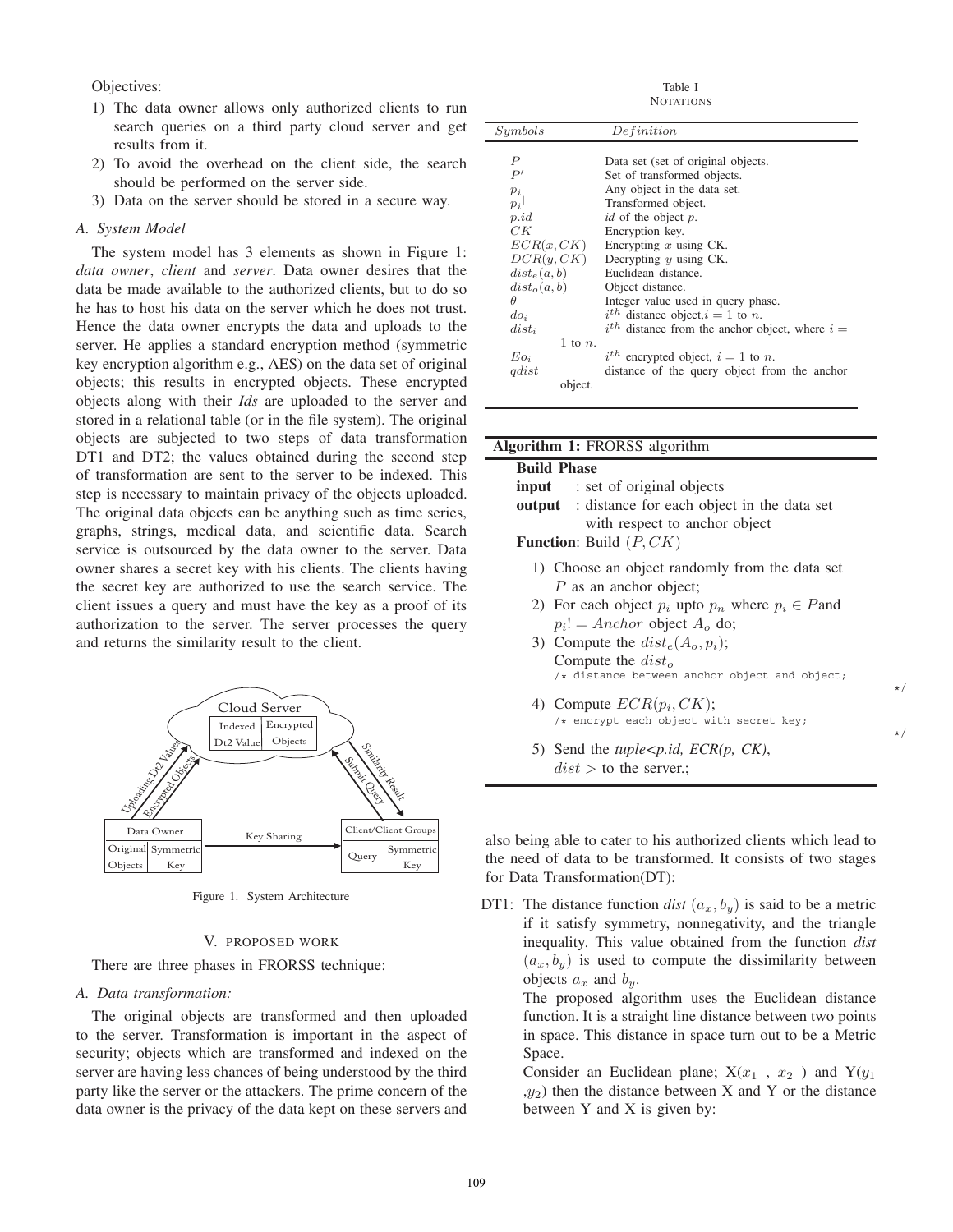$$
dist_e(X, Y) = \sqrt{(x_1 - y_1)^2 + (x_2 - y_2)^2}
$$
 (1)

Example: Let  $X(2,3)$  and  $Y(4,5)$ 

$$
dist_e(X, Y) = \sqrt{((2-4)^2 + (3-5)^2)} = 2.8284
$$
 (2)

In general, for an *n*-dimensional space, where  $X(x_1,...,x_n)$  and  $Y(y_1,...,y_n)$  the distance is:

$$
dist_e(X, Y) = \sqrt{(x_1 - y_1)^2 + \ldots + (x_n - y_n)^2}
$$
 (3)

DT2: This stage is required to give a sufficient amount of obfuscation about the values indexed in the server.

$$
dist_o = \sqrt{dist_e/S} \tag{4}
$$

substituting  $(2)$  in  $(4)$ 

$$
dist_o = \sqrt{(2.8284/2)} = 1.189\tag{5}
$$

Assume S to be the size of the data set(in terms of number of dimensions).

As a result the original objects  $P(p_1, p_2, \ldots, p_n)$  have been transformed to  $P'(p_1', p_2', \ldots, p_n')$ 

# *B. Build Phase:*

This phase takes as the input data set *P*. The data set *P* can contain *n* number of objects, which can be represented as  $P(p_1, p_2, \ldots, p_n)$ ; these objects may also be called as original objects. This phase takes as the input data set *P* and the encryption key CK. A symmetric key algorithm is used for encryption. The choice of our algorithm is AES, just because of its sheer advantages. The key length is around 128 bits or could have a bigger key length according to the confidentiality and the size of the data set chosen.AES is easy to implement, more secure and less prone to attacks.

The build phase mainly occurs at the data owner side. Any random object  $p_i \in P$  is selected to be the anchor object. The anchor object is an object with reference to which the similarity or the dissimilarity of the query object is found with respect to the other objects in the data set. Each object is given an *id* , *p.id*. Distance computation (done as in stage 1) of all the objects in the data set is computed with respect to the anchor object. These transformed distances are indexed at the server. In the tree structure as shown in Fig 2, every object except the anchor object is linked. The first node/ root node is having the least DT2 value (that is the object which is most nearest to the anchor object), the second one having the second least DT2 value with respect to the anchor object and so on. The data set gets sorted after it gets uploaded to the server. The tree structure might change dynamically during an update because an anchor object is randomly chosen every time during the data set upload. The objects are encrypted and stored at the server side in file system or a database. The data owner sends the *id*, encrypted object and the distance as the tuple.

# *C. Search phase:*

The search phase takes place on the server. The main concern is to search for a most similar object with respect to the query object and at the same time maintaining the privacy of the data stored at the server. The server finds the nearest object with respect to the queried object at the Server side when the query is received from the client:

qdist distance object tree = dist1 with respect to  $\theta$ // qdist is the query object distance with respect to the anchor object.

qdist distance object tree = dist2 with respect to  $\theta$ 

if  $\theta = 1$ ; we consider a value which is greater (qdist distance object tree  $=$  dist1) and a value which is lesser (qdist distance object tree = dist2) than the query distance value. These values are fetched from the distance object tree. The value nearest to the qdist is chosen as the resultant object. if  $\theta = 2$ ; we consider two values which are greater (qdist distance object tree = dist1) and two value which is lesser (qdist distance object tree = dist2)than the query distance value. These values are fetched from the distance object tree. Among these four values, one value which is closest to the qdist is chosen as the resultant object.

Note: our aim is to always have  $\theta = 1$ , hence we consider any  $\theta$  value greater than 1 as a ruled out option.

- If dist1 and dist2 are equal distance from the anchor object then, dist1 from distance object tree is sent to the client.
- If dist1 is closer to the query object than dist2, then dist1 is sent from distance object tree to the client.
- If dist2 is closer to the query object than dist1 then, dist2 is sent from distance object tree to the client.

The below example shows how the algorithm works for various theta values:

# **Example:**

When  $\theta = 1$ 

- If the query object distance with respect to the anchor is 7 and the following are distances in the distance object tree; 3,4,5,8,10.
- 7 is compared with values stored in the tree
- *qdist* ≤ distance object tree = *dist1*  $7 \leq 8$ , hence the dist1=8
- *qdist*  $\geq$  distance object tree = *dist*2  $7 \geq 5$ , hence the *dist* $2 = 5$
- *dist1* is chosen to be sent to the client as it is only one unit far from the query , where as *dist2* is 2 units away from the query
- More closer the distance from the query, more accurate is the result.

When  $\theta > 1$ ; assuming  $\theta = 2$ , two value with respect to *dist1* and *dist2* are chosen from the tree, the nearest among the 4 values is chosen to return to the client. This is a ruled out option since exact result is got when  $\theta=1$ ,  $\theta>1$  would increase the overhead.

When  $\theta$  <1; it is not possible since the result has to be returned to the client.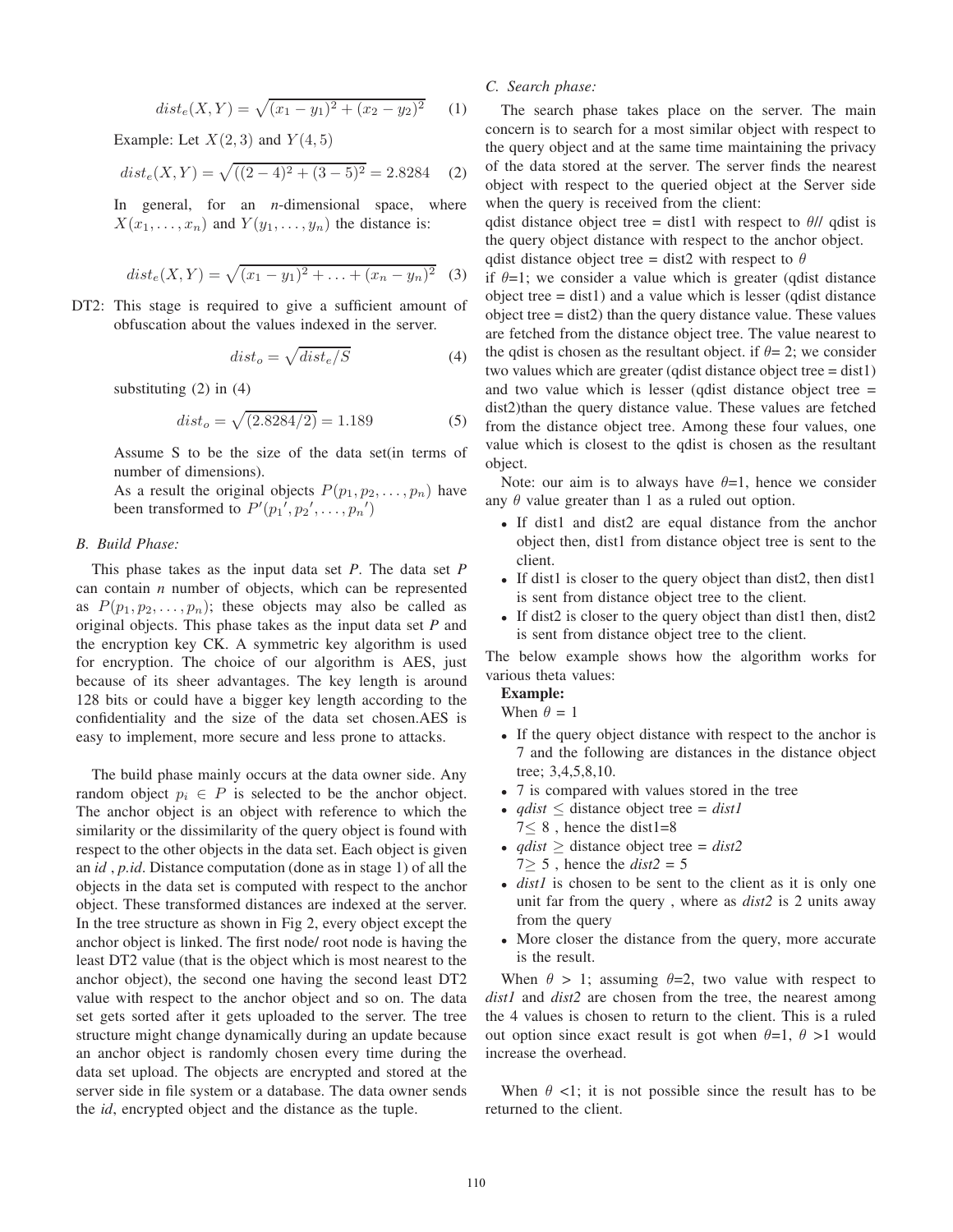## VI. PERFORMANCE

We evaluate the performance of the FRORSS based on the real world data set: YEAST [4]. The experiment involves a server and a client. The implementation is done using Java on windows platform using *Intell core i3* CPU 3217 U, with a processor speed of 1.80 Hz. The distance tree is hosted on Open shift cloud; Redhat. YEAST is a gene expression data matrix gained from a Microarray experiment on yeast. Each entry signifies the expression level of a specific gene at a specific condition. The data set used is highly enriched for genes of similar function.Yeast expression matrix datasets is taken from [4]. The matrix consists of 8224 rows and 17 columns, each element occupies 4 bytes of data, where -1 in the matrix indicates a missing value.

In FDH algorithm the value of  $\theta$  should be varied in order to get a result nearer to the query object. Table II shows the result measure of FDH in comparison with the new algorithm. At FDH, lesser the  $\theta$  value, greater is the result measure, a very high  $\theta$  value, is needed to make the result measure 0. The FRORSS algorithm returns the exact result at one communication round without the need to vary the value of θ. The result measure remains 0 for any value of θ. The time complexity applicable for the result measure with respect to FDH [10] is  $O(n)$  where  $\theta$  value has to be varied n times to get result measure as zero, in comparision to FRORSS whose complexity is  $O(1)$  because result measure is zero at  $\theta = 1$ . In Figure 2, FDH algorithm for  $\theta = 10$ , the graph starts from



Figure 2. Distance between the Query Object and the Result Object in Comparison with FDH and FRORSS

higher value; as the  $\theta$  value increases, the result measure reduces slowly. For  $\theta = 600$  and  $\theta = 900$  their is constant line and hence we increase the  $\theta$  to a higher value; for example  $\theta$ = 1500 we see a steep reduction in the result measure in the graph when result measure is zero. The FRORSS algorithm shows no variations and hence the graph remains constant at zero, because the result measure is zero starting from the first attempt.

## VII. DISCUSSION

Our aim is to reduce the communication round to as low as 1. We consider communication round as a number of

Table II COMPARISON OF RESULT MEASURE

| FDH [10] |                | <b>FRORSS</b> |                |
|----------|----------------|---------------|----------------|
| Ĥ        | Result measure | Ĥ             | Result measure |
| 10       | 163.521        |               |                |
| 50       | 150.087        | 50            |                |
| 200      | 121.07         | 200           |                |
| 300      | 113.688        | 300           |                |
| 450      | 108.056        | 450           |                |
| 600      | 108.056        | 600           |                |
| 900      | 108.056        | 900           |                |
| 1500     |                | 1500          |                |

times the server and the client need to communicate to get to the result object. The distance function is closely related to similarity function. A similarity function is defined over pairs of points which measure the similarity of the two points. The similarity function is inversely related to distance function. If a pair of points is very similar to one another, the distance between them is small. We make use of a distance function (Euclidean distance). DT1(Data Transformation1) and DT2(Data Transformation2) are combinedly used in both build phase and quey phase. We also consider them as steps for data transformation.

- DT1 is used for finding the similarity distance between the objects and also we consider it as the first step to data transformation. The similarity value gained from DT1 is used in the second step of transformation.
- If we store the DT1 values on the server there are possibilities that an intruder would observe the values and the privacy of the data owner would be invaded. Hence we introuduce a second step "DT2" to further transform the DT1 values. Data owner computes DT1 and DT2 on the metric space objects(original objects). To add security, only DT2 values are uploaded to the server by the data owner. The distance object tree stores the DT2 values on the server. Similarly the client computes the DT1 and DT2 values , but sends only the DT2 values to match for a similar object on the server.

Theta  $(\theta)$  is a measure used to increase the accuracy of the results(result object) fetched from the server.

- Our aim is to have  $\theta = 1$ , hence we consider any  $\theta$  value greater than 1 as a ruled out option.
- $\theta$  value is mentioned by the client when it communicates to the server in order to have better accuracy. Client considers starting from  $\theta =1$  and it does not exceed 1.

When  $\theta=1$ 

- Only one tuple(result object) which is exactly similar to the query object is fetched from the server in a single communication round.
- RM=0 the object which is exactly similar to the query object is fetched from the server.